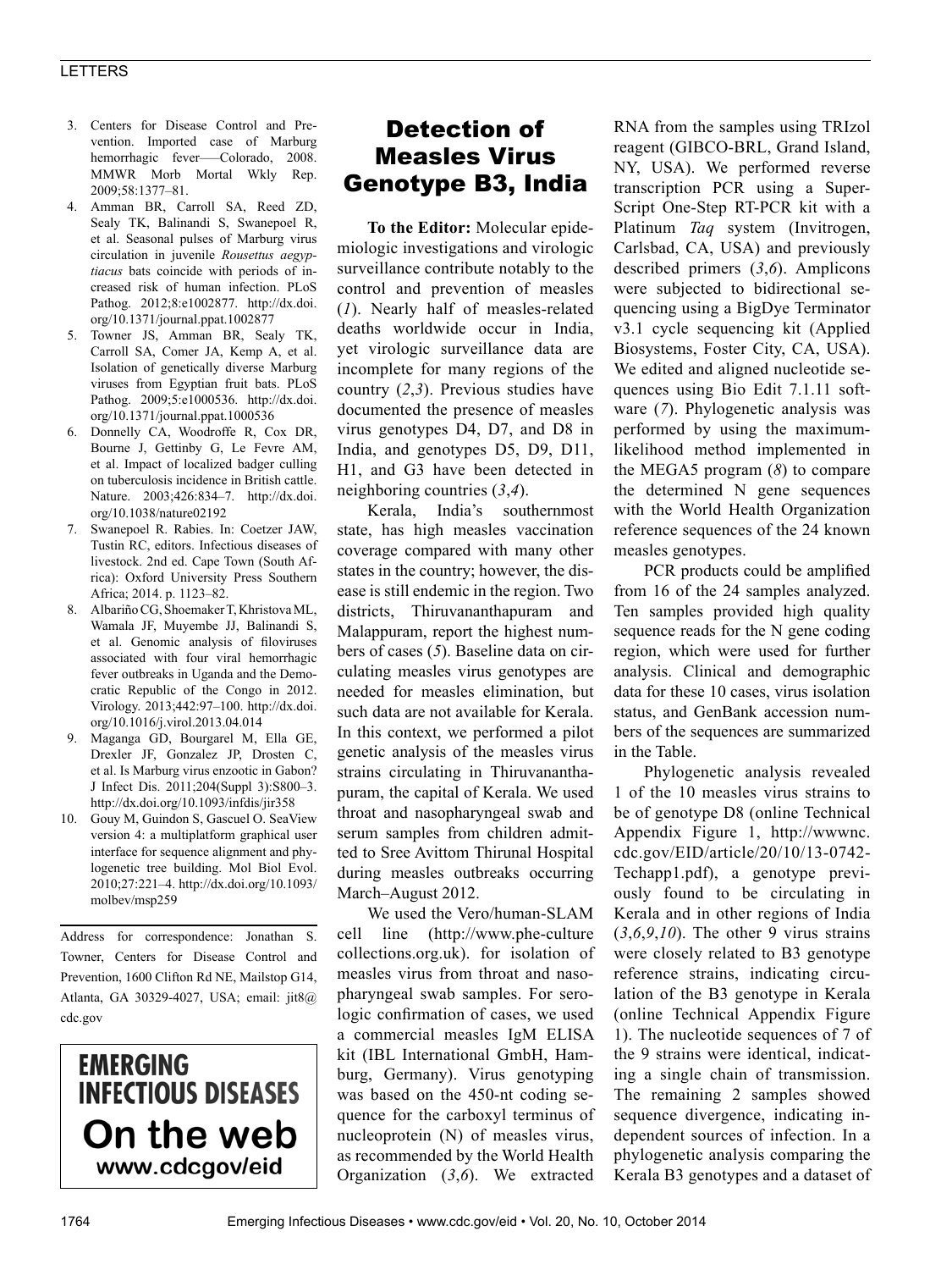|  | Table. Details of the clinical samples used for genotype analysis of measles virus strains, Kerala, India, 2012 |  |  |  |  |  |  |
|--|-----------------------------------------------------------------------------------------------------------------|--|--|--|--|--|--|
|--|-----------------------------------------------------------------------------------------------------------------|--|--|--|--|--|--|

|                                                                                                                                                  |                 | Clinical details of patients |                    |         |               |               |  |  |  |  |
|--------------------------------------------------------------------------------------------------------------------------------------------------|-----------------|------------------------------|--------------------|---------|---------------|---------------|--|--|--|--|
|                                                                                                                                                  |                 |                              | Measles            | Contact |               | GenBank       |  |  |  |  |
| Strain name*                                                                                                                                     | Age             | Sex                          | vaccination status | history | Complications | accession no. |  |  |  |  |
| MVi/Thiruvananthapuram.IND/12.12[B3]                                                                                                             | 11 mo           | F                            | No.                | Yes     | Pneumonia     | KC997602      |  |  |  |  |
| MVs/Thiruvananthapuram.IND/14.12/1[B3]                                                                                                           | 9 mo            | M                            | No                 | Yes     | Pneumonia     | KC997603      |  |  |  |  |
| MVs/Thiruvananthapuram.IND/14.12/2[B3]                                                                                                           | 3 v             | M                            | Yes                | Yes     | None          | KC997604      |  |  |  |  |
| MVi/Thiruvananthapuram.IND/14.12/3[B3]                                                                                                           | 6 v             | M                            | No                 | No.     | None          | KC997605      |  |  |  |  |
| MVs/Thiruvananthapuram.IND/14.12/4[B3]                                                                                                           | 7 mo            | М                            | No.                | Yes     | Pneumonia     | KC997606      |  |  |  |  |
| MVi/Thiruvananthapuram.IND/15.12[B3]                                                                                                             | $10 \text{ mo}$ | М                            | Yes                | Yes     | None          | KC997607      |  |  |  |  |
| MVs/Thiruvananthapuram.IND/30.12[B3]                                                                                                             | 7 mo            | F                            | No.                | No.     | Pneumonia     | KC997608      |  |  |  |  |
| MVs/Thiruvananthapuram.IND/31.12/1[B3]                                                                                                           | 9 mo            |                              | No                 | Yes     | Pneumonia     | KC997609      |  |  |  |  |
| MVs/Thiruvananthapuram.IND/31.12/2[B3]                                                                                                           | 2 v             | F                            | N <sub>o</sub>     | Yes     | Pneumonia     | KC997610      |  |  |  |  |
| MVs/Thiruvananthapuram.IND/34.12ID81                                                                                                             | 10 v            | М                            | No.                | No.     | None          | KC997611      |  |  |  |  |
| *Named according to World Health Organization nomenclature following the scheme: measles virus (MV), isolate (i) or clinical specimen (s)/place. |                 |                              |                    |         |               |               |  |  |  |  |
| country/epidemiologic week.year/sample identity [genotype].                                                                                      |                 |                              |                    |         |               |               |  |  |  |  |

global measles B3 genotypes selected from GenBank, the strains from Kerala formed a separate cluster (online Technical Appendix Figure 2). This cluster also contains a strain from Germany (MVs/Regensburg. DEU/37.12/). The strains in this cluster show close identity to a measles strain identified in the state of New York, USA. A search of the MeaNS (Measles Nucleotide Surveillance) database revealed that the Kerala B3 sequences had the closest match to the strain isolated in Germany mentioned above and also to a strain from the Sultanate of Oman (MVs/Muscat. OMN/38.11/).

The B3 genotype identified in this study could be a previously undetected genotype endemic to India or a recent importation. B3 is endemic to many countries in Africa, and its importation into Europe and North America and elsewhere has been described (*4*). Further studies with samples from a wider geographic area of Kerala are required to determine the spread and genetic diversity of these strains and ascertain their relationship to the global B3 strains. It would also be of interest to determine whether B3 strains co-circulate with D8 strains, whether they will eventually replace D8 as the predominant genotype in Kerala, or if they will cease to exist as the outbreak diminishes. This report underscores the need for systematic nationwide measles virus surveillance in India to

identify all endemic virus genotypes and to monitor importation of new virus strains from other countries.

#### **Acknowledgments**

We thank Sunil Vaidya for providing the Vero/human-SLAM cell line and laboratory-adapted measles viral strains D4 and D8. We thank Iype Joseph for useful discussions; Manoj P for help with DNA sequencing; Sara Jones and Rachy Abraham for assistance with cell culture; and Pradip Fulmali, Sanjai D, and technical personnel of Rajiv Gandhi Centre for Biotechnology for diagnostic support.

This study was approved by the Institutional Human Ethics Committee of the Rajiv Gandhi Centre for Biotechnology. It was carried out as part of the National Virology Network Laboratory Program of the Indian Council of Medical Research, which provided financial support.

#### **Vijesh S. Kuttiatt, Sanughosh Kalpathodi, Sindhu T. Gangadharan, Lalitha Kailas, Easwaran Sreekumar, Suja M. Sukumaran, and Radhakrishnan R. Nair**

Author affiliations: Rajiv Gandhi Centre for Biotechnology, Thiruvananthapuram, Kerala, India (V.S. Kuttiatt, S. Kalpathodi, E. Sreekumar, S.M. Sukumaran, R.R. Nair); and Sree Avittom Thirunal Hospital, Government Medical College,Thiruvananthapuram, Kerala (S.T. Gangadharan, L. Kailas)

DOI: http://dx.doi.org/10.3201/eid2010.130742

#### **References**

- 1. Rota PA, Featherstone DA, Bellini WJ. Molecular epidemiology of measles virus. Curr Top Microbiol Immunol. 2009;330:129–50. http://dx.doi.org/ 10.1007/978-3-540-70617-5\_7
- 2. Simons E, Ferrari M, Fricks J, Wannemuehler K, Anand A, Burton A, et al. Assessment of the 2010 global measles mortality reduction goal: results from a model of surveillance data. Lancet. 2012;379:2173–8. http://dx.doi. org/10.1016/S0140-6736(12)60522-4
- 3. Wairagkar N, Chowdhury D, Vaidya S, Sikchi S, Shaikh N, Hungund L, et al., and MeaslesNetIndia collaborators. Molecular epidemiology of measles in India, 2005– 2010. J Infect Dis. 2011;204(Suppl 1):S403– 13. http://dx.doi.org/10.1093/infdis/jir150
- 4. Rota PA, Brown K, Mankertz A, Santibanez S, Shulga S, Muller CP, et al. Global distribution of measles genotypes and measles molecular epidemiology. J Infect Dis. 2011;204:S514–23. http:// dx.doi.org/10.1093/infdis/jir118
- 5. Lawrence T, Anish TS, Vijayakumar K, Ramachandran R, Suchithra ET, Rajasi RS. Epidemiology of measles outbreaks in Kerala, India, during 2007–2008. Ann Trop Med Public Health. 2012;5:89–93. http://dx.doi.org/10.4103/1755-6783. 95957
- 6. Shakya AK, Shukla V, Maan HS, Dhole TN. Epidemiology and genetic relatedness of measles virus infection in Uttar Pradesh, India, during 2009–2010. Arch Virol. 2012;157:723–31. http://dx. doi.org/10.1007/s00705-012-1227-9
- 7. Hall TA. BioEdit: a user friendly biological sequence alignment editor and analysis program for Windows 95/98/NT. Nucleic Acids Symp Ser. 1999;41:95–8.
- 8. Tamura K, Peterson D, Peterson N, Stecher G, Nei M, Kumar S. MEGA5: molecular evolutionary genetics analysis using maximum likelihood, evolutionary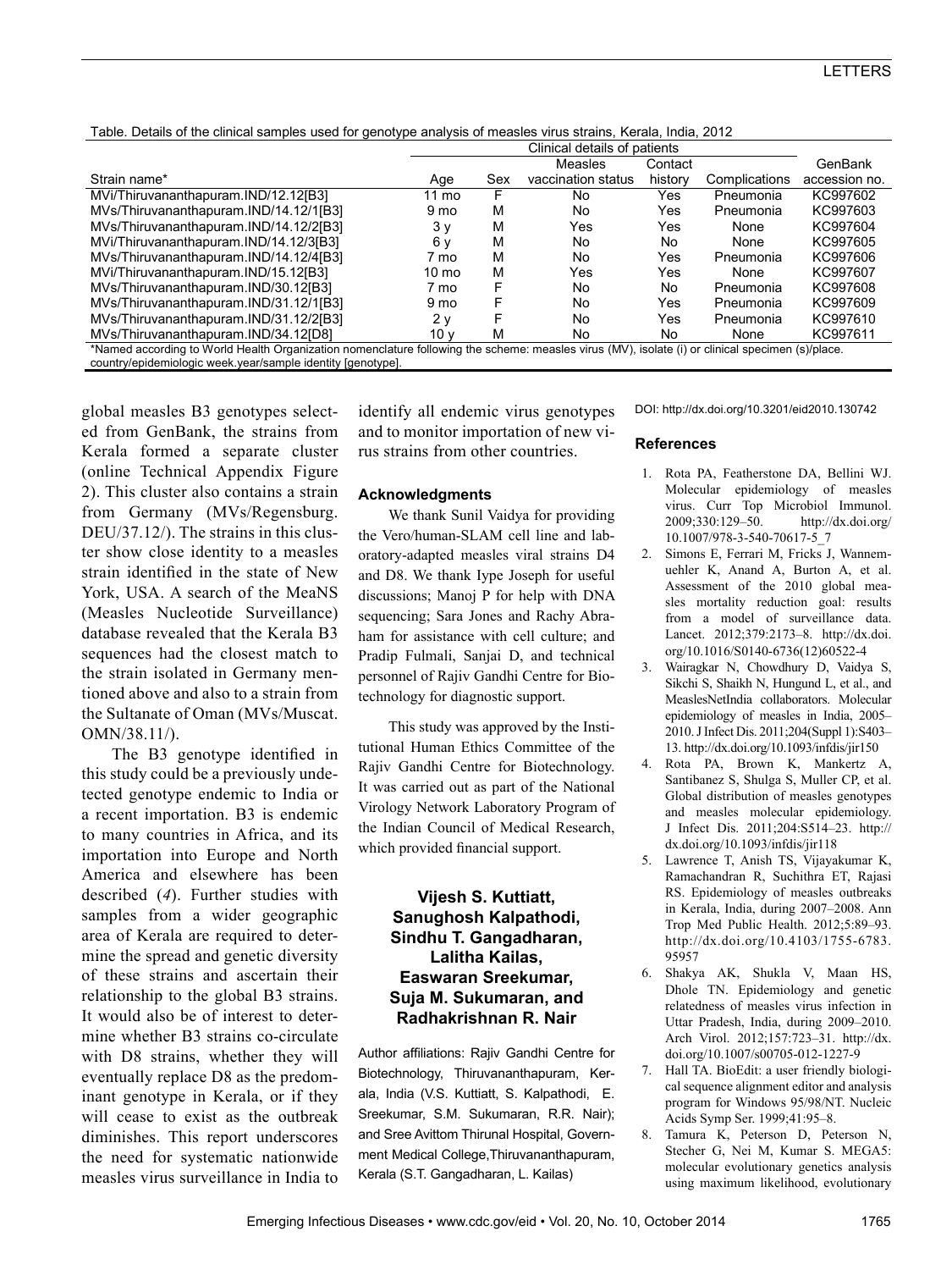#### LETTERS

distance, and maximum parsimony methods. Mol Biol Evol. 2011;28:2731–9. http://dx.doi.org/10.1093/molbev/msr121

- 9. Duraisamy R, Rota PA, Palani G, Elango V, Sambasivam M, Lowe L, et al. Molecular characterization of wild-type measles viruses in Tamil Nadu, India, during 2005–2006: relationship of genotype D8 strains from Tamil Nadu to global strains. J Med Virol. 2012;84:348–57. http://dx.doi.org/10.1002/jmv.22244
- 10. Vaidya SR, Wairagkar NS, Raja D, Khedekar DD, Gunasekaran P, Shankar S, et al. First detection of measles genotype D7 from India. Virus Genes. 2008;36:31– 4. http://dx.doi.org/10.1007/s11262-007- 0172-2

Address for correspondence: Vijesh Kuttiatt, Viral Disease Biology Program, Rajiv Gandhi Centre for Biotechnology, Thycaud PO, Thiruvananthapuram-695014, Kerala, India; email: vijesh@rgcb.res.in

### O'nyong-nyong Virus Infection Imported to Europe from Kenya by a Traveler

**To the Editor:** O'nyong-nyong virus (ONNV) is a mosquitoborne RNA virus of the *Togaviridae* family. The virus was first isolated in June 1959 from serum samples from febrile patients in the northern province of Uganda (*1*). Unlike other members of the alphavirus genus, ONNV is primarily transmitted by anopheline mosquitoes (*2*). ONNV is genetically and serologically related to chikungunya virus (CHIKV) (*1*), but is restricted to the African continent. The clinical picture resembles CHIKV infection, i.e., a self-limited febrile illness characterized by headache, rash, and joint pain. In contrast to CHIKV, ONNV is reported to cause lymphadenopathy more often and affected joints do not show effusions (*3*).

ONNV caused 2 large-scale epidemics in East Africa during 1959– 1962 and in 1996. The first instance had spread from Uganda south to Mozambique and westward to Senegal. Comprising >2 million cases in east Africa alone, this first epidemic ranked among the largest mosquitoborne virus outbreaks recorded (*4*). After an absence of reported cases for 35 years, a second ONNV epidemic occurred in Uganda (*3–4*). Patients had fever, a maculopapular rash, pruritis, myalgia, and arthralgia of large joints. Lymphadenitis, most often of the posterior cervical spine region, was also observed (*3*). Despite the virus' potential to cause large outbreaks and its endemicity in the vast geographic area of East Africa, and at least sporadic occurrence in West Africa, imported cases to other areas have not been reported.

On October 14, 2013, a 60-yearold woman residing in Germany who had returned home 2 days before from a 7-week vacation in East Africa sought medical attention at the University Medical Center, Section of Clinical Tropical Medicine, in Heidelberg for recurring fever and illness that began during her travel. She and her husband had traveled from Kenya to Uganda, Rwanda, Tanzania, and back to Kenya, along the shore of Lake Victoria. Bed nets and malaria prophylaxis were used regularly. On October 9, she had experienced the first episode of fever, general malaise, arthralgia, and nausea while staying at the lake shore near the city of Kisumu, Kenya. Fever had persisted until October 12. Thin and thick blood films, examined in a local hospital and later in Nairobi, did not show malarial parasites.

October 14 was day 5 of symptom onset. Her fever reached 39°C and lasted 3 more days. It was accompanied by cervical spine and nuchal lymphadenopathy, nausea, and arthralgia

of the small joints of her hands and feet. A maculopapular rash developed, which covered her face, hands, feet, and trunk. Her face, hands, and feet were edematous. Laboratory tests on admission to the medical center revealed a slightly elevated C-reactive protein level of 13 mg/L (reference level<5). Full blood count and results of liver function tests were within reference ranges. Thin and thick blood films were examined again and were negative for *Plasmodium* spp. A serum sample from the day of admission showed anti-ONNV IgM and IgG and anti-CHIKV IgM and IgG in the indirect immunofluorescence assay, according to Tappe et al. (*5*, Table). Serology for dengue virus and generic alphavirus reverse transcription PCR (*6*) were negative. A 4-fold anti-ON-NV IgG titer decrease in the indirect immunofluorescence assay was demonstrated in the second serum sample, which was collected 26 days after disease onset (Table). The presence of ONNV-specific neutralizing antibodies in the second serum sample was confirmed by a virus neutralization test. Cross-neutralizing antibodies against CHIKV were detected also, but with a notably lower titer (1:80) when compared with the ONNV titer (1:1,280) (Table). Ten days after symptom onset, the patient recovered spontaneously. Her husband had no symptoms of illness during travel or after returning.

We report the laboratory-confirmed case of an ONNV infection imported into Europe. This patient most likely was infected in the eastern part of Kenya (Kisumu region), where she had stayed during the 2 weeks before symptom onset. The case highlights the fact that ONNV infections, which occur sympatrically with CHIKV infections in East Africa, lead to symptoms resembling CHIKV infection. The clinical and laboratory findings emphasize the importance of a careful diagnostic and clinical assessment of travelers